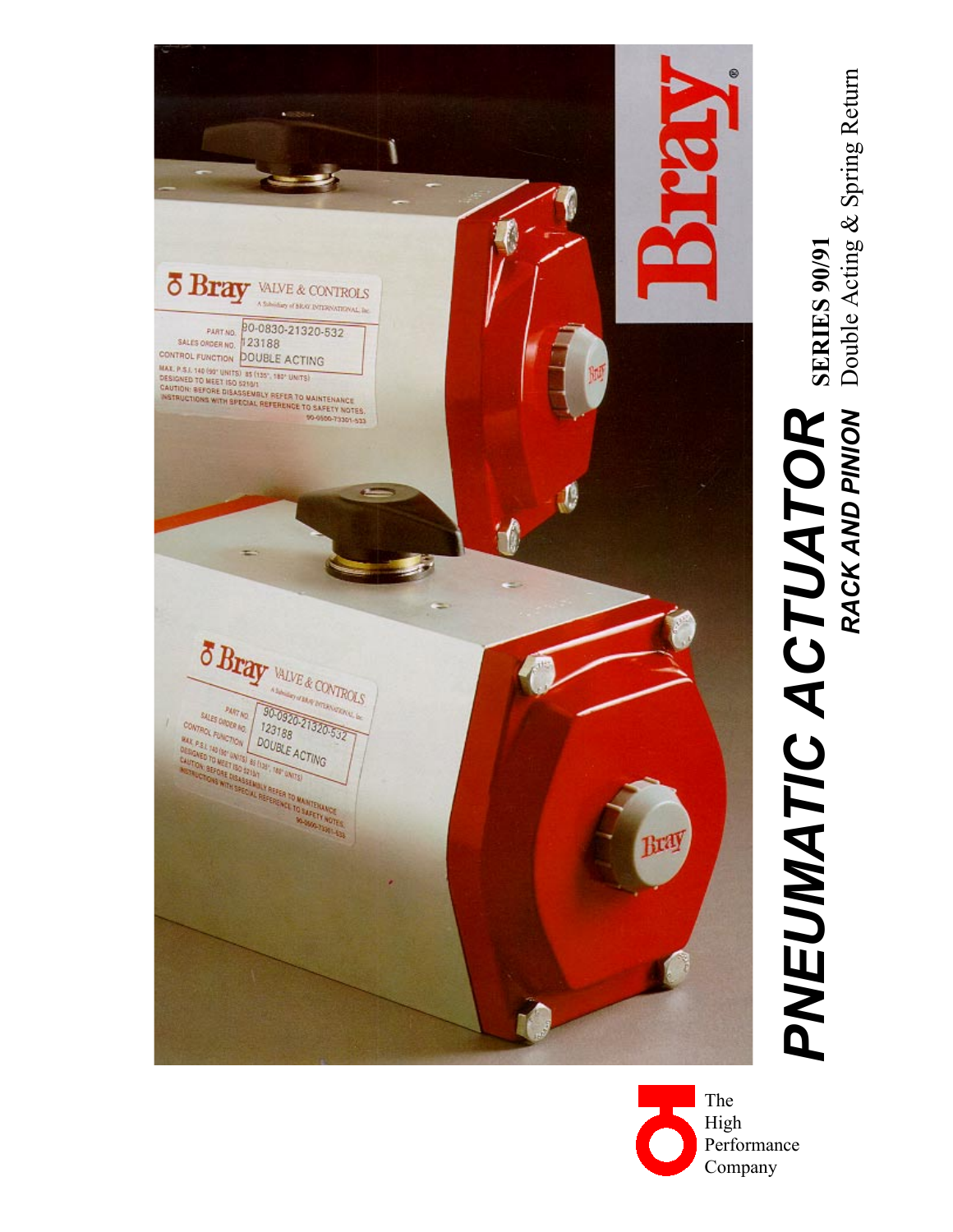Styling, strength, compactness, and simplicity of design have been combined to produce the best rotary actuator on the market today. Bray Controls is proud to expand this successful line of high performance, highest quality pneumatic actuators, the Series 90/91. We have developed through engineering excellence and precision manufacturing a space saving, modular product Styling, strength,<br>
compactness, and<br>
simplicity of design hav<br>
been combined to produ<br>
the best rotary actuator of<br>
the market today. Bray<br>
Controls is proud to<br>
expand this successful<br>
line of high performance<br>
highest q

line. Many features previously available only as options are built into the Bray Series 90/91.

The Bray space-saving modular product line is completely enclosed and self contained. The many features of the engineered design minimize maintenance and provide safe, simple disassembly and assembly. The INTEGRAL PORTING **(A)** reduces the cost of external tubing that is also easily damaged. Offered for the first time to the industry are the unique, lubricated ACETAL PISTON GUIDES **(B)** and RINGS **(C)**. The acetal piston guides and rings have a very low coefficient of friction and absorb the side thrusts of the pistons. In addition, the piston cylinder walls in the body are honed to a very fine finish thus reducing the overall coefficient of friction. These features extend the life of the actuator and make the Series 90/91 one of the most efficient actuators on the market.

The OUTPUT SHAFT BEARINGS **(D)** on the top and bottom of the pinion are made of low-friction acetal. The OUTPUT SHAFT and PINION



size requirements and economic savings. In addition the Brayline Accessories are fully modular and directly mount to the actuator - providing flexibility and efficiency at reduced cost. Bray Series 90/91 actuators are rack and pinion, opposed-piston actuators available in two versions: double acting for rotation of 90°, 135° and 180°, and spring return for 90° rotation. Their ideal use is actuating butterfly, ball or plug valves, but they can be applied anywhere a rotation of 90°, 135° or 180° is needed. Rotated on low friction acetal bearings, Bray units are well suited to handle offset loads to the gear and

GEAR **(E)** are one-piece, manufactured from hardened alloy steel and zincplated for corrosion protection. The SHAFT POSITION INDICATOR **(F)** clearly shows open or closed position and is easily removable for MANUAL OVERRIDE FUNCTION of the actuator when required. The BODY **(G)** is extruded aluminum with anodized corrosion protective coating. The END CAPS **(H)** are epoxy coated for chemical resistance. The coating is generally resistant to dilute aqueous acids, salts, aliphatic hydrocarbons, detergents, petroleum solvents, alcohols, greases and oils.

output shaft assembly. Bray Series 90/91 actuators were designed primarily for pneumatic operation up to a maximum pressure of 140 psig (10 Bar) and for temperature ranges of 40°F (-40°) to +200°F (+95°). For higher and lower temperature applications, consult factory. All double acting and spring return units are suitable for both on-off and throttling applications.

Actuators which can be actuated with other media such as hydraulic oil or water are also available as an option. Please consult Bray factory for further information.

The TRAVEL STOP **(I)** adjusting screws limit the travel of the actuator to specific degrees of rotation. The PISTONS **(J)** are die-cast aluminum. The two PNEUMATIC SUPPLY PORTS **(K)** are 1/8" NPT ports. NAMUR interface is available on all actuator sizes. All Bray Series 90/91 actuators have permanently lubricated factory packed bearings and guides. No further lubrication is necessary under normal operating conditions. All seals, Including PISTON SEALS **(L)**, are permanently lubricated Buna-N



O-rings.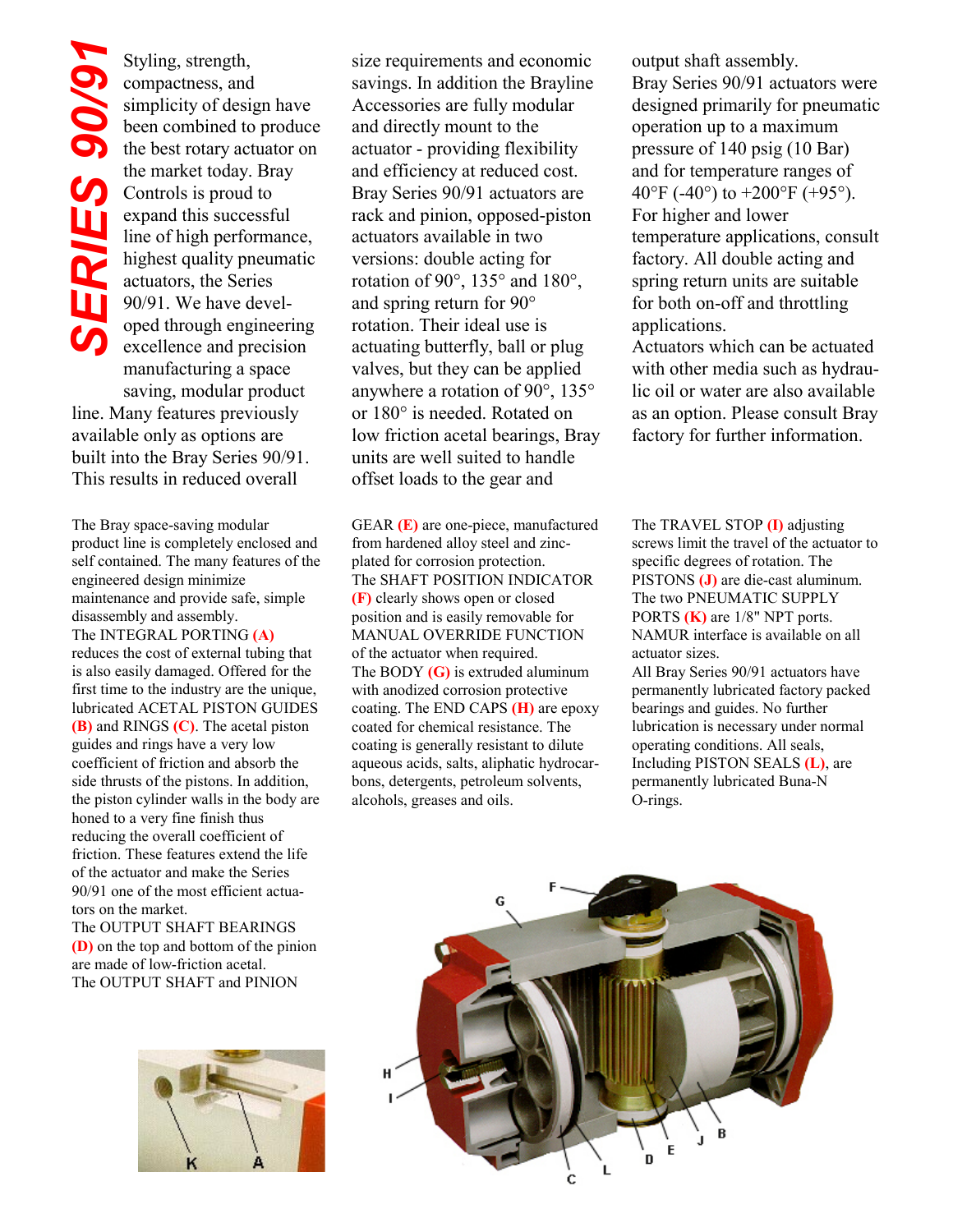*ENGINEERING* ENGINEERING

### **ACTUATOR DIMENSIONS**

| <b>SIZE</b>              | $61*$                   | 63                             | 83                             | 92                             | 118                            | 127                            | 160                    | 210                           | $255**$                       |
|--------------------------|-------------------------|--------------------------------|--------------------------------|--------------------------------|--------------------------------|--------------------------------|------------------------|-------------------------------|-------------------------------|
| <b>AIR</b><br><b>NPT</b> | 1/8                     | 1/8                            | 1/8                            | 1/8                            | 1/4                            | 1/4                            | 1/4                    | 1/4                           | 1/4                           |
| $\mathbf{A}$<br>ISO "F"¥ | 1.97<br>F <sub>05</sub> | 1.97<br>F05                    | 1.97<br>F <sub>05</sub>        | 1.97<br>F05                    | 2.76<br>F07                    | 2.76<br>F07                    | $\blacksquare$         | 4.92<br>F12                   | 6.50<br>F16                   |
| B<br>ISO "F"¥            | $\blacksquare$          | 2.76<br>F07                    | 2.76<br>F07                    | 2.76<br>F07                    | 4.92<br>F12                    | 4.92<br>F12                    | 4.92<br>F12            | 6.50<br>F16                   | 7.87x4.72<br>Rect.            |
| $\mathbf C$              | .55                     | .55                            | .75                            | .75                            | 1.18                           | 1.18                           | 1.18                   | 1.97                          | 2.50                          |
| D                        | .40                     | .40                            | .51                            | .51                            | .87                            | .87                            | .87                    | .47                           | .62                           |
| E                        | 4.29                    | 4.29                           | 5.20                           | 5.54                           | 6.93                           | 7.73                           | 9.37                   | 11.61                         | 13.46                         |
| $\mathbf{F}$             | 4.32                    | 5.24                           | 7.01                           | 8.03                           | 11.22                          | 11.46                          | 14.57                  | 17.80                         | 26.70                         |
| G<br>(UNC)               | $1/4 - 20$<br>x 5/16    | $1/4 - 20$<br>x 5/16           | $1/4 - 20$<br>x 5/16           | $1/4 - 20$<br>x 5/16           | $5/16 - 18$<br>$x \frac{3}{8}$ | $5/16 - 18$<br>$x \frac{3}{8}$ | $\sim$                 | $1/2 - 13$<br>$x$ 9/16        | $5/8 - 11$<br>$x \frac{3}{4}$ |
| H<br>(UNC)               |                         | $5/16 - 18$<br>$x \frac{3}{8}$ | $5/16 - 18$<br>$x \frac{3}{8}$ | $5/16 - 18$<br>$x \frac{3}{8}$ | $1/2 - 13$<br>$x$ 9/16         | $1/2 - 13$<br>$x$ 9/16         | $1/2 - 13$<br>$x$ 9/16 | $5/8 - 11$<br>$x \frac{3}{4}$ | $5/8 - 11$<br>$x \frac{3}{4}$ |
| $\bf{J}$                 | .87                     | .87                            | .87                            | .87                            | .94                            | .94                            | .94                    | .94                           | .94                           |
| $\mathbf K$              |                         | $\overline{\phantom{a}}$       | $\mathbb{Z}^2$                 | $\mathbb{L}$                   | $\Box$                         | $\Box$                         | ÷.                     | 2.76                          | 4.25                          |
| L                        | 1.38                    | 1.38                           | 1.38                           | 1.38                           | 2.11                           | 2.11                           | 2.11                   | 4.72                          | 6.75                          |
| $\bf{M}$                 | 3.46                    | 3.46                           | 4.27                           | 4.61                           | 5.52                           | 6.32                           | 7.80                   | 10.04                         | 11.89                         |
| ${\bf N}$                | 2.36                    | 2.36                           | 2.57                           | 2.76                           | 4.15                           | 4.07                           | 4.33                   | 5.32                          | 6.30                          |
| $\mathbf{P}$             | 2.76                    | 2.76                           | 3.58                           | 3.94                           | 4.72                           | 5.39                           | 6.77                   | 8.83                          | 10.75                         |
| $\mathbf Q$              | 1.58                    | 3.15                           | 3.15                           | 3.15                           | 3.15                           | 3.15                           | 5.12                   | 5.12                          | 5.12                          |
| $\bf R$                  | 1.18                    | 1.18                           | 1.18                           | 1.18                           | 1.18                           | 1.18                           | 1.18                   | 1.18                          | 1.18                          |
| S                        | .57                     | .57                            | .58                            | .56                            | .76                            | .84                            | .84                    | 1.04                          | 1.06                          |
| T<br>(UNF)               | No.10-32<br>x 1/4       | No.10-32<br>x 1/4              | No.10-32<br>x 1/4              | No.10-32<br>x 1/4              | No.10-32<br>x 1/4              | No.10-32<br>x 1/4              | No.10-32<br>x 1/4      | No.10-32<br>x 1/4             | No.10-32<br>x 1/4             |

#### **NOTES:**  ¥ ISO "F" means mounting flange-drilling pattern.

\* Series 90-61 has only one piston.

\*\* Sizes for Series 90-255A in table. The 90-255B actuator has a C dimension of 3.00 and D dimension of .75.





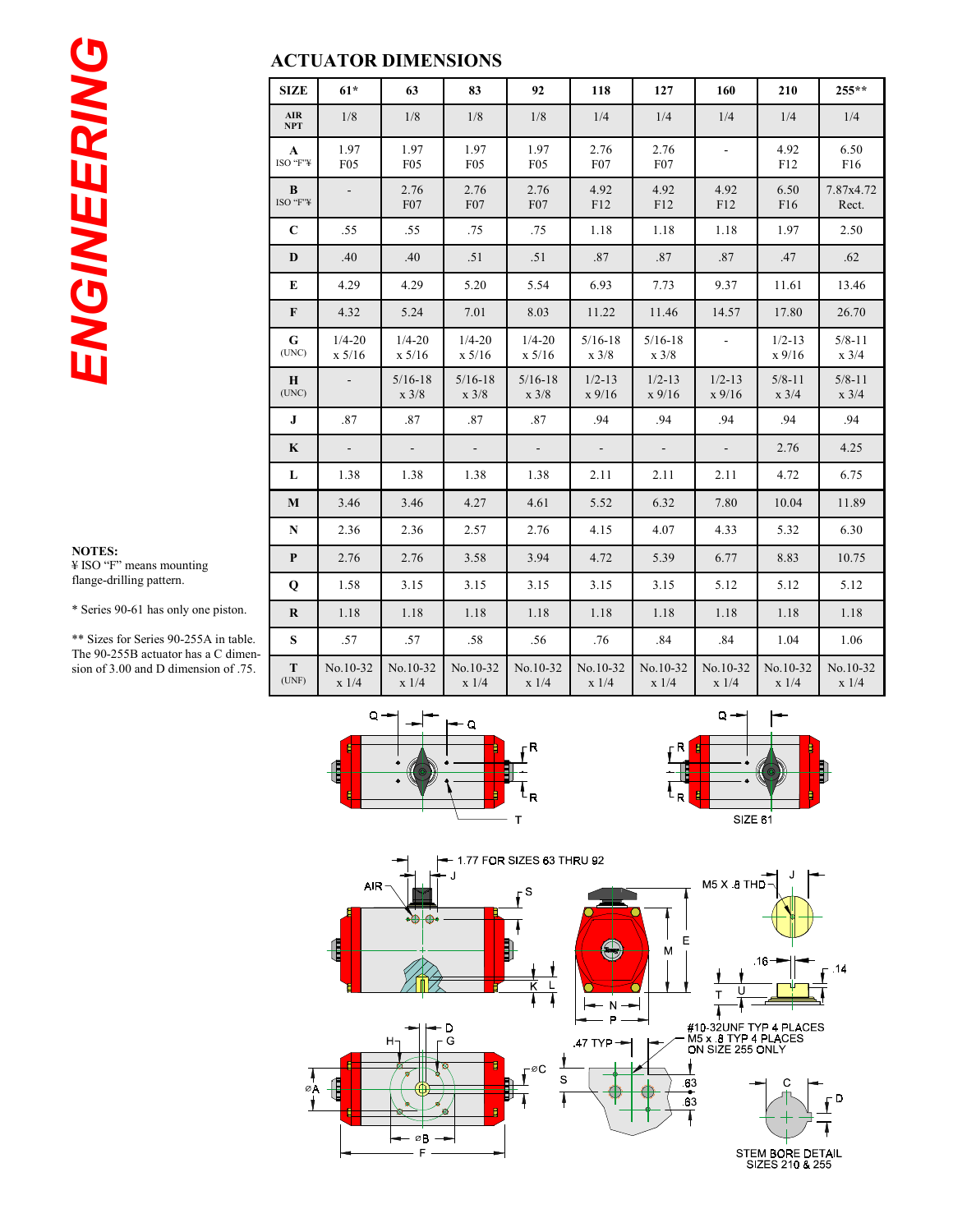#### **ACTUATOR SPEEDS**

| <b>SIZE</b>                  | 61  | 63  | 83  | 92  | 118 | 1 7 7 | .60 | 2 I V | ر رے |
|------------------------------|-----|-----|-----|-----|-----|-------|-----|-------|------|
| Open Stroke/<br>Close Stroke | 1/4 | 1/4 | 1/4 | 1/4 |     | 1/L   |     | ∼     | 23/4 |

Times are in seconds, at 80 PSIG with 6ft. Tubing, internal diameter approximately 1/4".

#### **ACTUATOR WEIGHTS**

| <b>SIZE</b> | 61  | 63  | 83  | 92  | 118  | 127  | 160  | 210  | 255   |
|-------------|-----|-----|-----|-----|------|------|------|------|-------|
| Series 90   | 2.5 | 3.0 | 5.5 | 7.3 | 15.5 | 19.0 | 35.0 | 65.0 | 144.0 |
| Series 91   | 2.8 | 3.6 | 7.1 | 9.5 | 19.9 | 25.2 | 49.2 | 95.3 | 192.6 |

Weights are in lbs. Series 91 weights are with full set of 6 springs per piston.

## **ACTUATOR VOLUMES (ins3 )**

| PISTON DISPLACEMENT |  |
|---------------------|--|
|---------------------|--|

| <b>SIZE</b>           | 61   | 63   | 83   | 92   | 118  | 127  | 160   | 210   | 255   |
|-----------------------|------|------|------|------|------|------|-------|-------|-------|
| Counter-<br>clockwise | 8.34 | 9.35 | 20.5 | 28.9 | 62.0 | 74.2 | 140.6 | 309.5 | 734.1 |
| Clockwise             | 5.14 | 5.98 | 13.6 | 20.4 | 47.2 | 58.3 | 115.4 | 239.1 | 574.0 |

Volume of air in cubic inches required for 90º operation.

#### **DOUBLE ACTING TORQUE CURVE**  Series  $90 - (Air to Air)$



The Series 90 Actuator has a constant output torque throughout travel from start to end, clockwise or counterclockwise rotation.

#### **SERIES 90 ACTUATOR TORQUE DATA**

Double Acting Pneumatic Operated Torque Output (Lb.-Ins.)

| Actuator    | <b>Air Supply Pressure (PSIG)</b> |       |       |       |       |  |  |  |  |
|-------------|-----------------------------------|-------|-------|-------|-------|--|--|--|--|
| <b>Size</b> | 40                                | 60    | 80    | 100   | 120   |  |  |  |  |
| 61          | 72                                | 110   | 148   | 186   | 224   |  |  |  |  |
| 63          | 145                               | 221   | 297   | 373   | 449   |  |  |  |  |
| 83          | 351                               | 536   | 721   | 906   | 1091  |  |  |  |  |
| 92          | 493                               | 753   | 1013  | 1272  | 1532  |  |  |  |  |
| 118         | 1058                              | 1615  | 2171  | 2728  | 3285  |  |  |  |  |
| 127         | 1410                              | 2152  | 2894  | 3636  | 4378  |  |  |  |  |
| 160         | 2797                              | 4270  | 5742  | 7214  | 8687  |  |  |  |  |
| 210         | 5783                              | 8826  | 11870 | 14914 | 17957 |  |  |  |  |
| 255         | 14211                             | 21691 | 29171 | 36650 | 44130 |  |  |  |  |

#### **SINGLE ACTING TORQUE CURVE**  Series 91 – (Spring Return)





The Series 90 Actuator has a constant output torque throughout travel from start to end, clockwise or counterclockwise rotation.

**SERIES 91 ACTUATOR TORQUE DATA**  On Next Page ►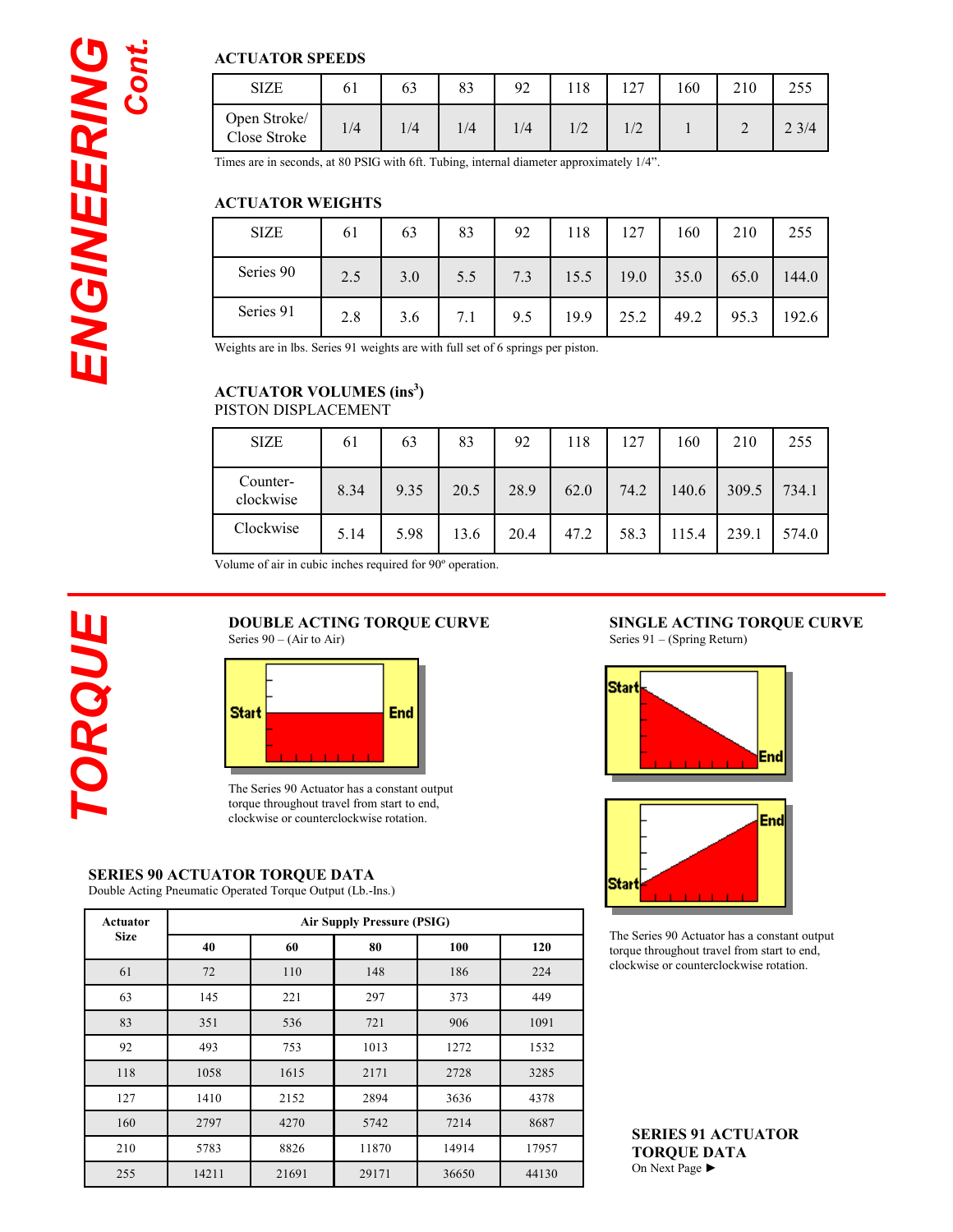#### **Actuator Size No. Springs Per Piston Air Supply Pressure (PSIG) 40 60 80 100 120 Spring Stroke Start End Start End Start End Start End Start End Start End**  61\* 2 45 32 83 70 121 108 159 146 197 184 40 27 3 31 13 69 51 107 89 145 127 183 165 59 41 4 | | | 56 | 32 | 94 | 70 | 132 | 108 | 170 | 146 | 78 | 54 5 42 13 80 51 118 89 156 127 97 68 6 67 32 105 70 143 108 116 81 63 2 91 65 167 141 243 217 319 293 395 369 80 54 3 64 27 140 103 216 179 292 255 368 331 118 81 4 113 65 189 141 265 217 341 293 156 108 5 86 27 162 103 238 179 314 255 194 135 6 1 135 65 211 141 287 217 232 162 83 2 210 167 395 352 580 537 765 722 950 907 184 141 3 156 76 341 261 526 446 711 631 896 816 275 195 4 | | | 281 | 176 | 466 | 361 | 651 | 546 | 836 | 731 | 360 | 255 5 220 97 405 282 590 467 775 652 439 316 6 369 185 554 370 739 555 536 352 92 2 310 232 570 492 830 752 1089 1011 1349 1271 261 183 3 218 101 478 361 738 621 997 880 1257 1140 392 275 4 | | | 386 | 231 | 646 | 491 | 905 | 750 | 1165 | 1010 | 522 | 367 5 294 94 554 354 813 613 1073 873 659 459 6 462 229 721 488 981 748 784 551 118 2 692 469 1249 1026 1805 1582 2362 2139 2919 2696 589 366 3 509 174 1066 731 1622 1287 2179 1844 2736 2401 884 549 4 | | | 883 | 437 | 1439 | 993 | 1996 | 1550 | 2553 | 2107 | 1178 | 732 5 700 142 1256 698 1813 1255 2370 1812 1473 915 6 1073 404 1630 961 2187 1518 1767 1098 127 2 880 465 1622 1207 2364 1949 3106 2691 3848 3433 945 530 3 1357 733 2099 1475 2841 2217 3583 2959 1419 795 4 | | | | 1094 | 261 | 1836 | 1003 | 2578 | 1745 | 3320 | 2487 | 1891 | 1058 5 1568 529 2310 1271 3052 2013 2365 1326 6 1302 57 2044 799 2786 1541 2837 1592 160 2 | 1819 | 1118 | 3292 | 2591 | 4764 | 4063 | 6236 | 5535 | 7709 | 7008 | 1679 | 978 3 1399 349 2872 1822 4344 3294 5816 4766 7289 6239 2448 1398 4 | | | 2452 | 1123 | 3924 | 2595 | 5396 | 4067 | 6869 | 5540 | 3147 | 1818 5 2030 353 3502 1825 4974 3297 6447 4770 3917 2240 6 3154 1196 4626 2668 6099 4141 4546 2588 210 2 3833 2508 6876 5551 9920 8595 12964 11639 16007 14682 3275 1950 3 2859 868 5902 3911 8946 6955 11990 9999 15033 13042 4915 2924 4 | | | | 4930 | 2275 | 7974 | 5319 | 11018 | 8363 | 1406 | 11406 | 6551 | 3896 5 3949 638 6993 3682 10037 6726 13080 9769 8188 4877 6 6022 2031 9066 5075 12109 8118 9839 5848 2 9487 6747 16967 14227 24447 21707 31926 29186 39406 36666 7464 4724 3 7125 3015 14605 10495 22085 17975 29564 25454 37044 32934 11196 7086 4 12243 6762 19723 14242 27202 21721 34682 29201 14929 9448 5 9880 3030 17360 10510 24839 17989 32319 25469 18661 11811 6 14998 6778 22477 14257 29957 21737 22393 14173 255

#### **SERIES 91 ACTUATOR TORQUE DATA** Air Operated, With Spring Return, Torque Output (Lb.-Ins.)

\*Size 61 has only one piston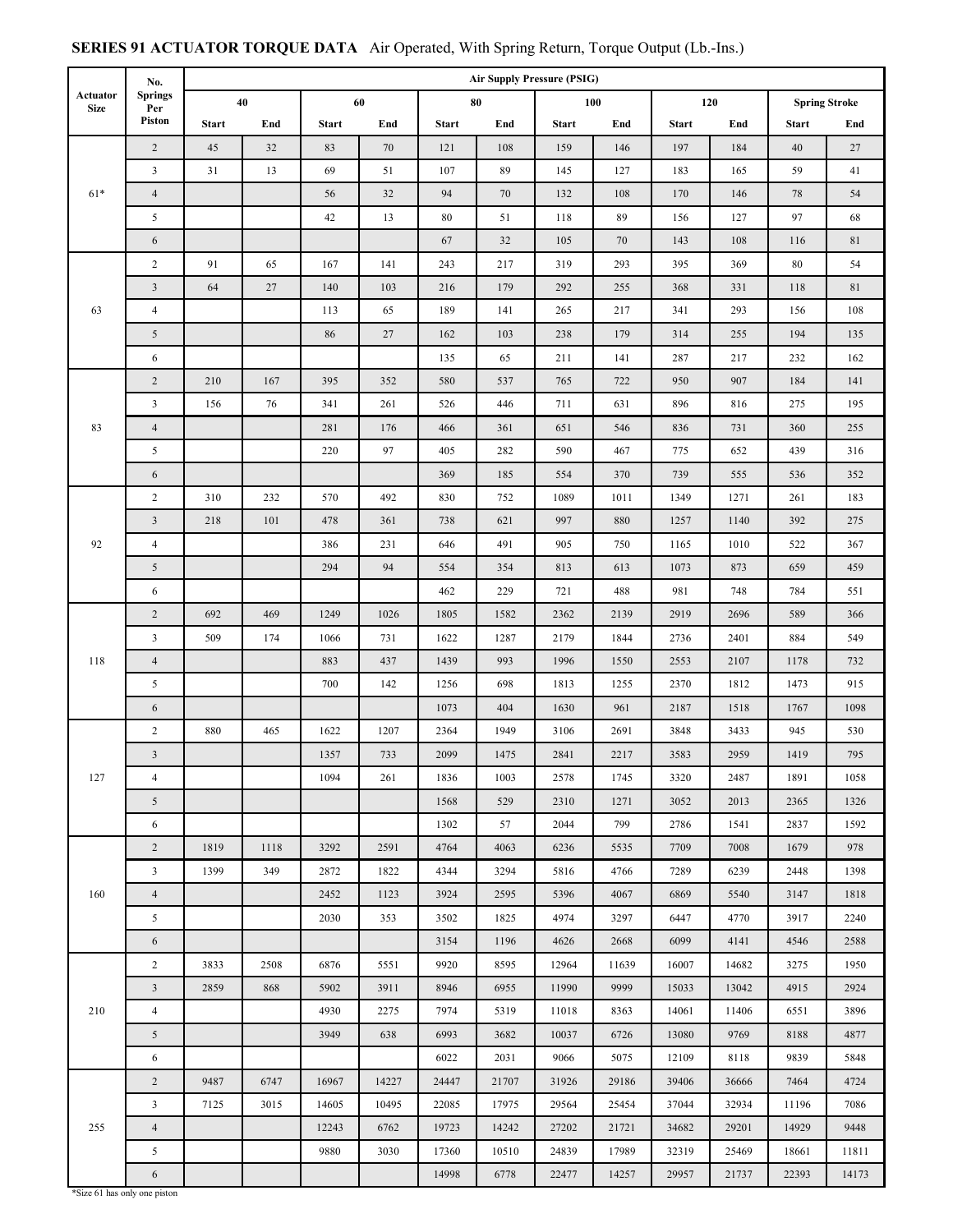# **PRODUCT LINE**

The actuator shall be pneumatically operated and must travel a minimum of 90 degrees in each direction and must be able to over travel at 3% in each direction past 90 degrees. The actuator shall be totally enclosed and contained in a single enclosure, with no external moving parts. All pneumatic passage ways must be integral to the actuator housing so as to eliminate the need for external tubing. Actuator shall be rack and pinion design, and the output torque shall be linear throughout travel. Actuator shall be provided with pistons that have acetal piston guides and rings thus greatly extending the life of the actuator and reducing friction to the minimum. Actuator must be supplied with end of travel adjustments integral with the actuator end caps. The actuator shall be **EXERCISAVING MODULT PRODUCT LINE**<br>The actuator shall be pneum cally operated and must travel and must travel<br>infiminum of 90 degrees in edirection and must be able to you degrees. The actuator shall be not<br>other able to s

provided with mechanical visual position indicator, and the indicator must be able to be removed easily thus exposing the output shaft for use of manually overriding the actuator when needed. The output shaft and pinion must be of one piece and must be manufactured out of hardened alloy steel and zinc plated for corrosion protection. Actuator shall be able to mount in any position without loss of performance. The actuator shall bolt directly to Bray valve mounting flange without the need for any brackets. Actuator housing shall be anodized aluminum and all external fasteners shall be carbon steel, zinc plated. Springs shall be spring steel, coated for corrosion protection. All seals shall be Buna-N and bearings mode of acetal resin.

The actuator shall be factory lubricated. Actuator design must have smooth housing lines so it will self-drain. The actuator shall be factory tested to ensure proper operation.

#### **SPRING RETURN MODULAR DESIGN**

The Spring Return System for fail-safe services must be installed in the same housing as the double acting actuator, with no additional housing extensions required, therefore saving weight and space. The spring system must be supplied as a self-contained spring cartridge system. This is a safety feature that ensures disassembly of the actuator without danger of spring release when end caps are removed. Actuator shall be Bray Series 90 or 91 or approved equal.

**OPTIONAL EQUIPMENT**<br>See Bray brochure #1010 for Solenoid,

**SPACE SAVING MODULAR** brochure #1011 for Pneumatic and **ACTUATOR COMPONENTS** brochure #1011 for Pneumatic and Electro-Pneumatic Positioners and brochure #1012 for Valve Status Monitors.

#### **SERVICE DATA:**

Actuators shall be designed for pneumatic operation up to a maximum pressure of 140 PSIG (10 Bar) and for temperature ranges of  $-40^{\circ}$ F ( $-40^{\circ}$ C) to  $+200^{\circ}$ F ( $+95^{\circ}$ C). Filtered air is recommended but not required. All double acting and spring return units shall be suitable for both on-off and throttling applications. Optional units shall be able to operate with other media such as hydraulic oil or water, consult factory for further information.

#### **STANDARD MATERIALS:**

|  | Body: Extruded aluminum alloy,<br>anodized |
|--|--------------------------------------------|
|--|--------------------------------------------|

|                       | End Caps: Die cast aluminum alloy with<br>corrosion resistant epoxy<br>coating |
|-----------------------|--------------------------------------------------------------------------------|
|                       | Pistons: Die cast aluminum alloy                                               |
|                       | Output Shaft/ Carbon steel, zinc plated<br>Pinion: (yellow)                    |
| Shaft Bearing: Acetal |                                                                                |

- Piston Guide: Acetal
	- Fasteners: Stainless Steel
	- Springs: Spring steel, protective coating
- O-Ring Seals: Buna-N

Options: Epoxy coated body exterior Electroless Nickel plated body exterior Hard Anodized body exterior Stainless steel pinion

| Item<br>N <sub>0</sub> | Qty.           | <b>Description</b>             |
|------------------------|----------------|--------------------------------|
| 1                      | 1              | Body                           |
| $\overline{c}$         | $\mathfrak{D}$ | Piston                         |
| $\overline{3}$         | 1              | Pinion                         |
| 4                      | $\overline{c}$ | End Cap                        |
| 5                      | 12 max         | Spring Cartridge Assembly      |
| 6                      | 1              | <b>Upper Bearing</b>           |
| $\overline{7}$         | 1              | Lower Bearing                  |
| 8                      | 1              | <b>Retaining Ring</b>          |
| 9                      | 1              | Nylon Washer                   |
| 10                     | $\overline{c}$ | Acetal-Bearing Pad             |
| 11                     | $\overline{2}$ | Acetal-Guide Ring              |
| 12                     | $\mathfrak{D}$ | Stop Nut                       |
| 13                     | $\overline{2}$ | Travel Adjusting Screw Stop    |
| 14                     | $\overline{c}$ | O-Ring Travel Stop             |
| 15                     | 8              | Hex Head Cap Screw             |
| 16                     | $\overline{c}$ | O-Ring - Piston                |
| 17                     | $\mathfrak{D}$ | O-Ring - End Cap               |
| 18                     | 1              | $O-Ring - Shaff, Top$          |
| 19                     | 1              | O-Ring - Shaft, Bottom         |
| 20                     | $\overline{2}$ | Dust Cap                       |
| 21                     | 1              | <b>Indicator Pointer</b>       |
| 22                     | 1              | <b>Indicator Pointer Screw</b> |